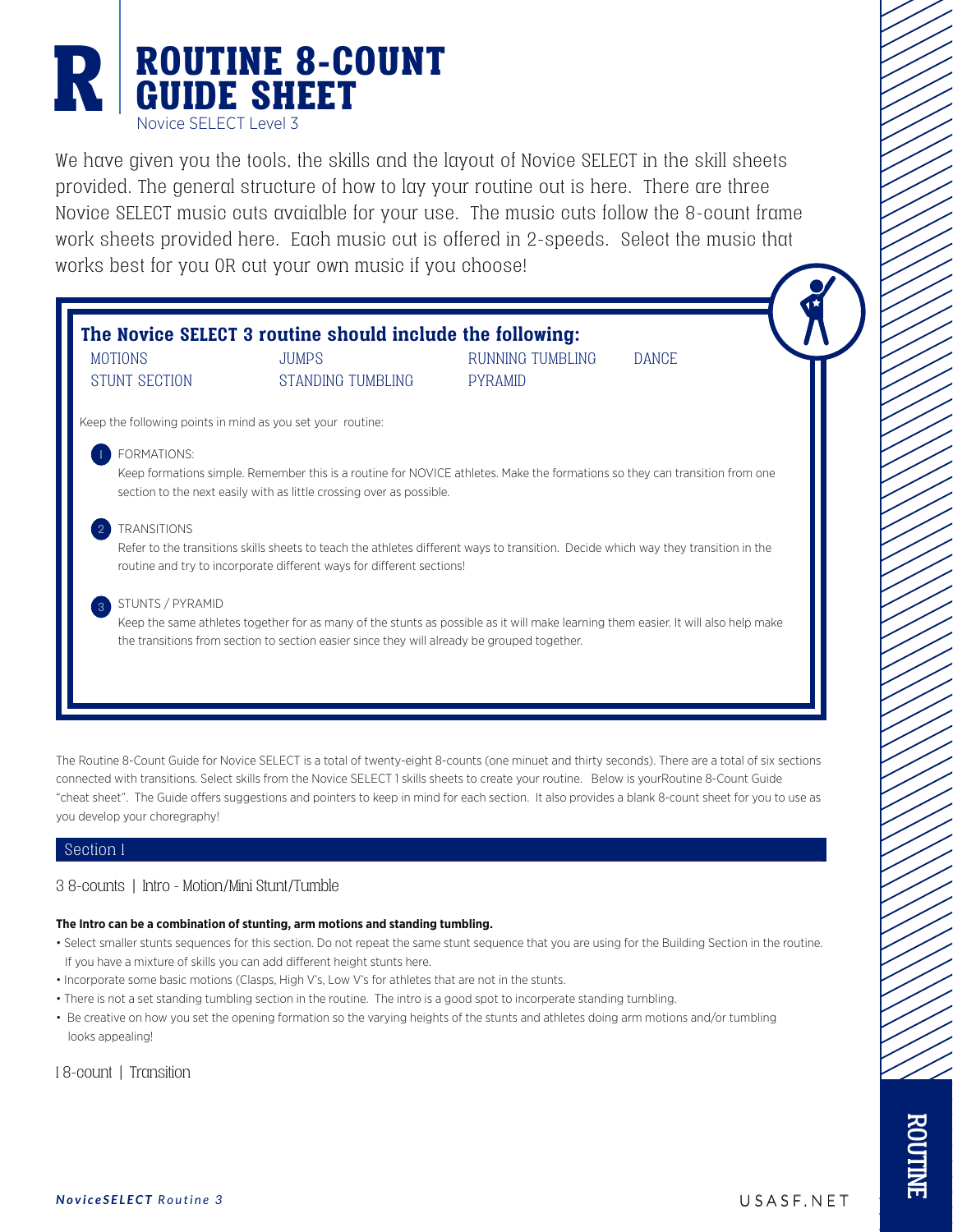R

### Routine 8-Count Guide Sheet

Novice SELECT Level 3

#### Section 2

5 8-counts | Stunt Section

#### **The Stunt Section should showcase your stunting technique by using stunts from the provided Novice SELECT 1 skills sheets.**

- Stunts should transition through different levels.
- Top Person should show 2-3 different body positions in good form and technique during this section.
- Bases should show good technique in their stances, hand grips and body alignment.

#### 1 8-count | Transition

#### Section 3

#### 3 8-counts | Jump and Standing Tumbling Section

**The Jump and Standing Tumbling Section should showcase your jump and standing tumbling technique and team synchronization by using a combination of jumps and tumbling provided in the Novice SELECT 1 skills sheets.**

- Select 2-3 jumps for this section.
- Have one double jump combination.
- Focus on synchronization, pointed toes, leg position and height.
- Consider adding a team standing tumbling skill to this section.

Note: Your Running Tumbling Choreography starts right from the Jump Choreography. Please be aware of that when setting this formation to ensure that it will transition into the Running Tumbling Section easily for you.

#### Section 4

#### 4 8-counts | Running Tumbling Section

#### **The Runnung Tumbling Section should showcase tumbling technique and team synchronization ? timing.**

• This suction can be a combination of any or all of the following:

Diagonal partner passes (2, 3, or 4 people)

Side to side passes

Front to back passes

Back to front passes

Your Tumbling Choreography starts right from the Jump Formation. Please be aware of that when setting the this formation to ensure that it will transition into the Tumbling Section easily for you.

#### Section 5

#### 6 8-counts | Pyramid Section

**The Pyramid Section should showcase your stunting technique by using stunts from the provided Novice SELECT 1 skills sheets.**

- The Pyramid should show tops connected (arm-arm, foot to hand, etc)
- The Pyramid should show transitions through different levels.
- Bases should show good technique in their stances, hand grips and body alignment.

1 8-count | Transition

#### Section 6

3 8-counts | Dance Section

**The Dance Section should showcase the team with high energy, varying level changes, ripples and good technique.**

#### *NoviceSELECT Routine 3* USASF.NET

ROUTINE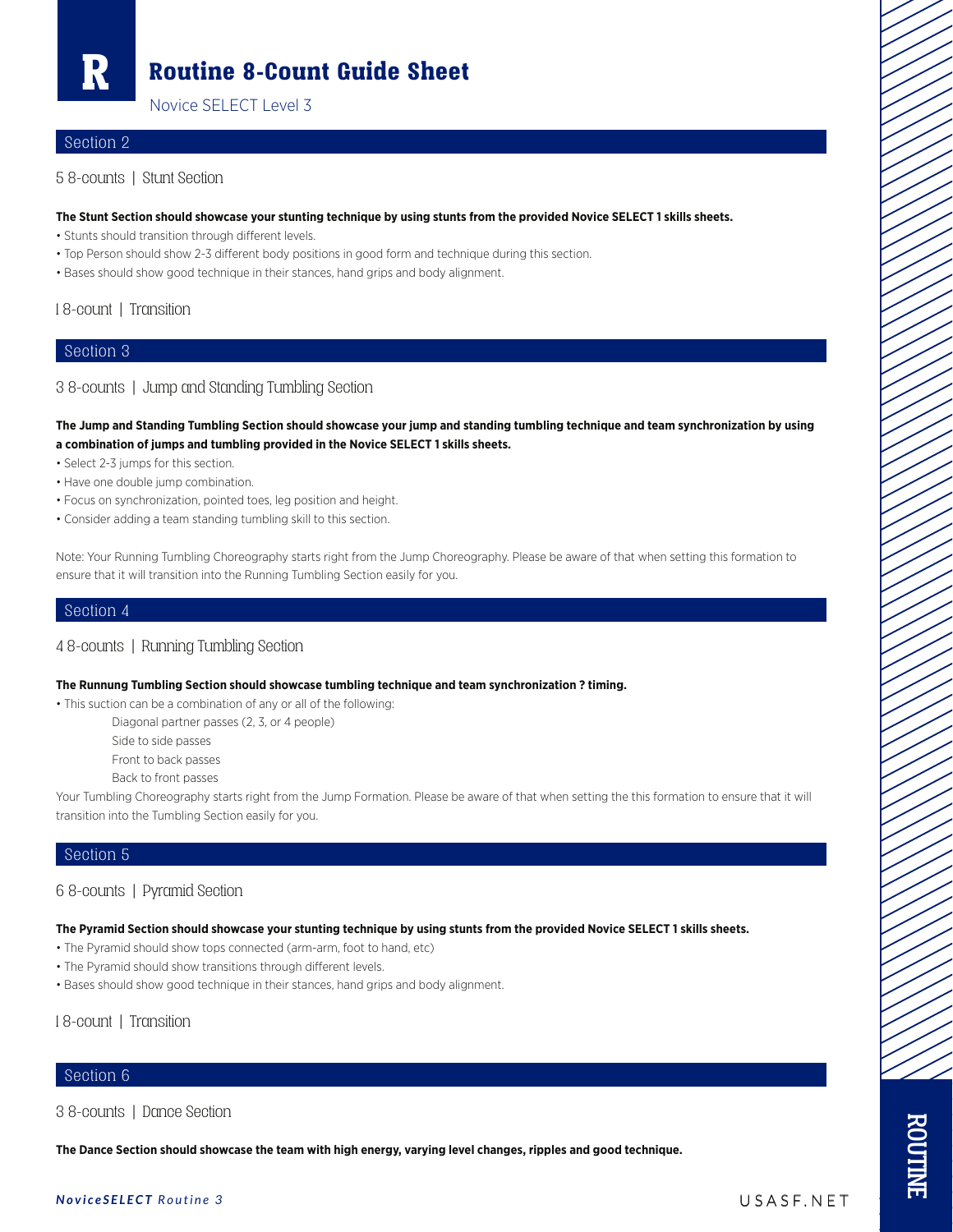The blank 8-count sheet below is color coded and labeled designating what each 8-count of the routine is. You have been given headers such as "Main Base", "Secondary Base", "Group A", etc. There are spaces for additional headers of your choosing. Under the headers you can write notes from the Modules (Skills Sheets) or make your own modifications to that specific portion / person in the routine. Once you have the blank 8-count sheet filled in then use that as your guide to set the routine on the athletes in the gym.

A • Pull all of the modules (skill sheets) you are using in the routine.

• Use the the provided 8-count grids for each module as your 8-count guide.

|                         |              |                   |               | <b>INTRO</b>                   |         |         |       |
|-------------------------|--------------|-------------------|---------------|--------------------------------|---------|---------|-------|
|                         | Main<br>Base | Secondary<br>Base | Top<br>Person | Spotter                        | Group A | Group B | Notes |
| 5                       |              |                   |               |                                |         |         |       |
| $6\phantom{a}$          |              |                   |               |                                |         |         |       |
| $\overline{\mathbf{I}}$ |              |                   |               |                                |         |         |       |
| $\boldsymbol{8}$        |              |                   |               |                                |         |         |       |
|                         |              |                   |               | $\texttt{IST 8-COUNT - INTRO}$ |         |         |       |
| 1                       |              |                   |               |                                |         |         |       |
| $\mathbf 2$             |              |                   |               |                                |         |         |       |
| $\bf{3}$                |              |                   |               |                                |         |         |       |
| 4                       |              |                   |               |                                |         |         |       |
| 5                       |              |                   |               |                                |         |         |       |
| $6\phantom{a}$          |              |                   |               |                                |         |         |       |
| $\mathbf{Z}$            |              |                   |               |                                |         |         |       |
| $\boldsymbol{8}$        |              |                   |               |                                |         |         |       |

/ /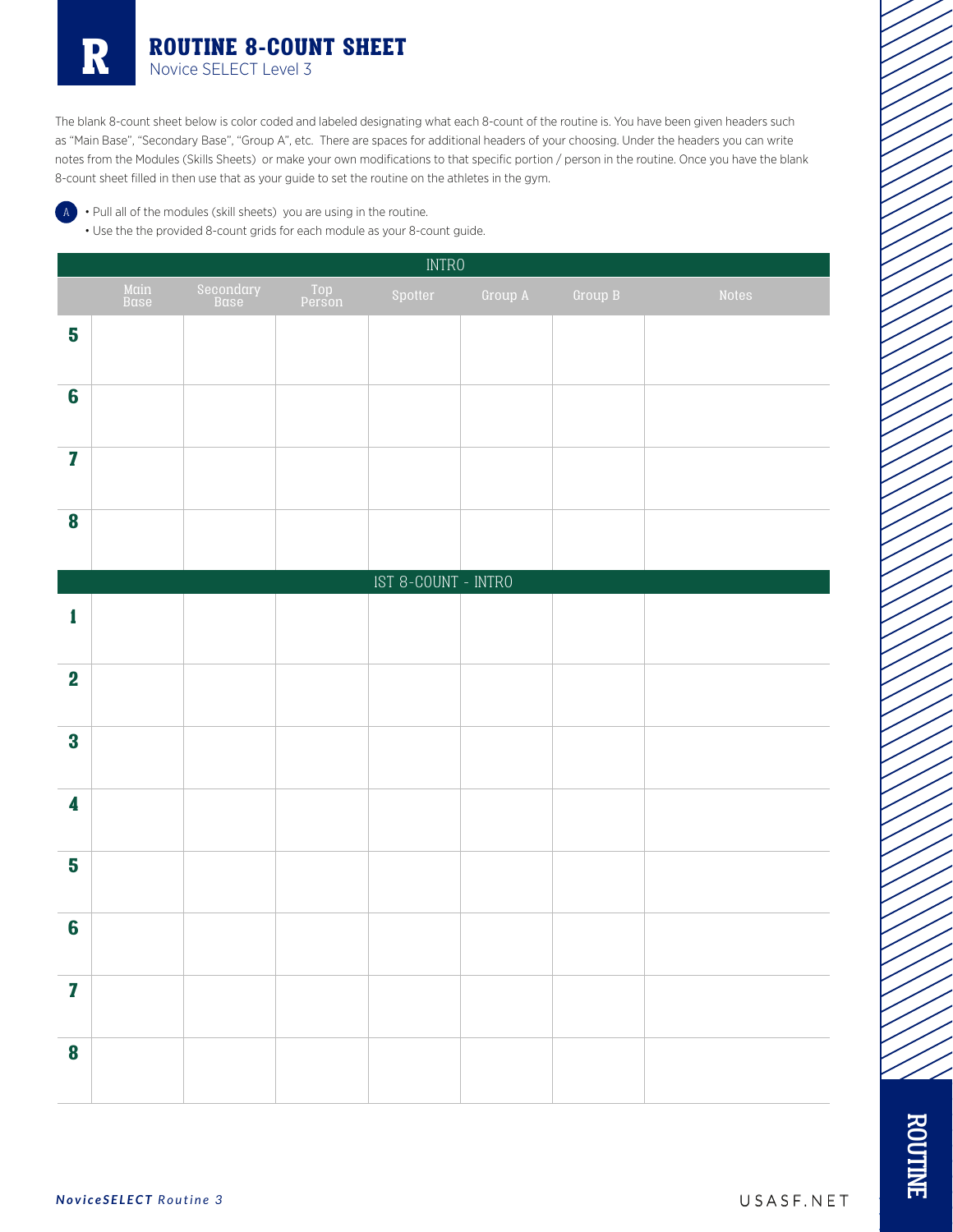

|                         |              |                   |               | 2ND 8-COUNT - INTRO                                |         |         |       |
|-------------------------|--------------|-------------------|---------------|----------------------------------------------------|---------|---------|-------|
|                         | Main<br>Base | Secondary<br>Base | Top<br>Person | Spotter                                            | Group A | Group B | Notes |
| 1                       |              |                   |               |                                                    |         |         |       |
| $\overline{\mathbf{2}}$ |              |                   |               |                                                    |         |         |       |
| $\bf{3}$                |              |                   |               |                                                    |         |         |       |
| 4                       |              |                   |               |                                                    |         |         |       |
| 5                       |              |                   |               |                                                    |         |         |       |
| $6\phantom{1}6$         |              |                   |               |                                                    |         |         |       |
| $\overline{\mathbf{I}}$ |              |                   |               |                                                    |         |         |       |
| $\boldsymbol{8}$        |              |                   |               |                                                    |         |         |       |
|                         |              |                   |               | $\ensuremath{\mathsf{SRD}}\xspace$ 8-COUNT - INTRO |         |         |       |
| 1                       |              |                   |               |                                                    |         |         |       |
| $\boldsymbol{2}$        |              |                   |               |                                                    |         |         |       |
| $\bf{3}$                |              |                   |               |                                                    |         |         |       |
| $\overline{\mathbf{4}}$ |              |                   |               |                                                    |         |         |       |
| $\overline{\mathbf{5}}$ |              |                   |               |                                                    |         |         |       |
| $6\phantom{a}$          |              |                   |               |                                                    |         |         |       |
| $\mathbf{Z}$            |              |                   |               |                                                    |         |         |       |
| $\bf{8}$                |              |                   |               |                                                    |         |         |       |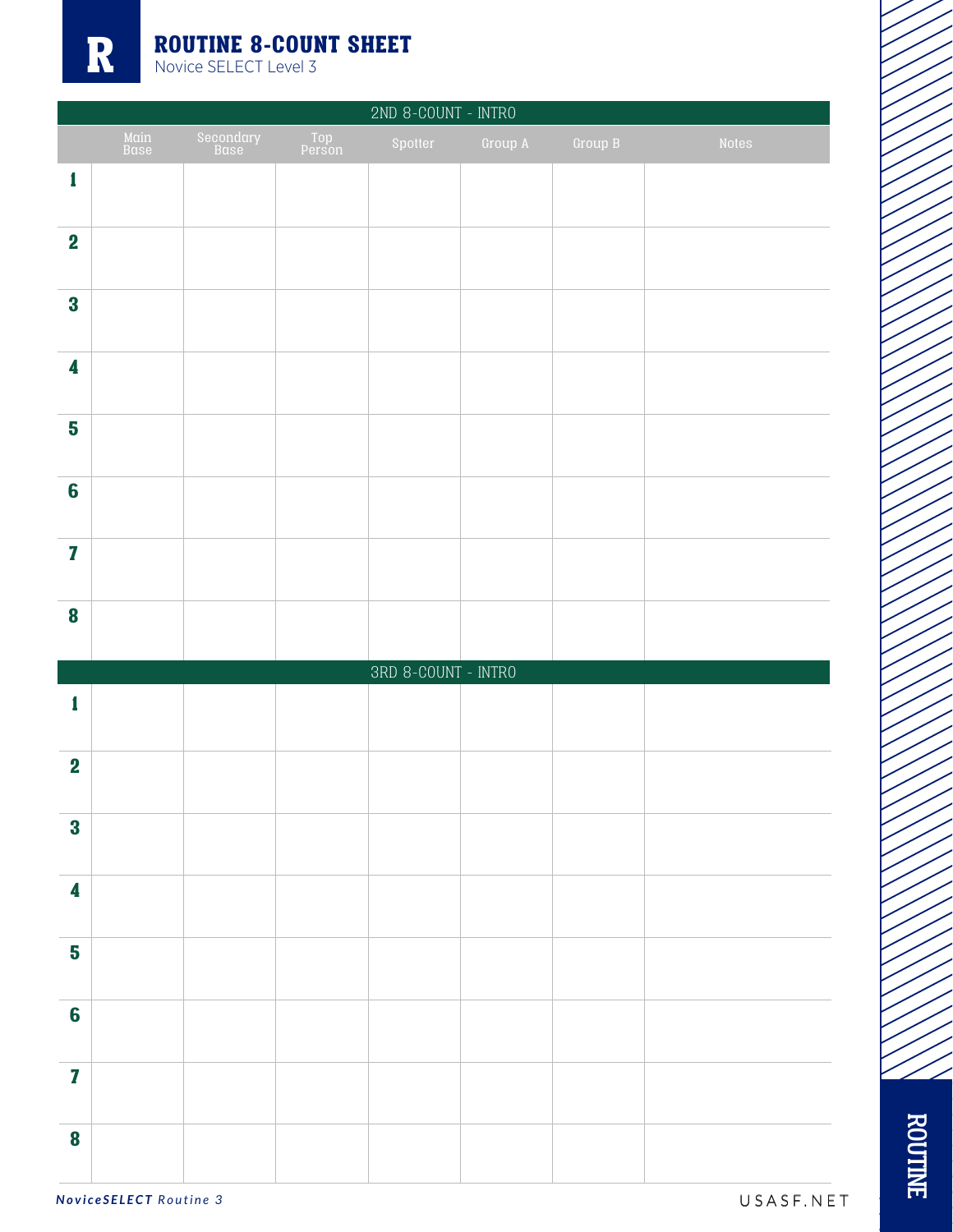|                         | 4TH 8-COUNT - TRANSITION |           |       |  |  |  |  |  |  |
|-------------------------|--------------------------|-----------|-------|--|--|--|--|--|--|
|                         | Group A                  | Group $B$ | Notes |  |  |  |  |  |  |
| 1                       |                          |           |       |  |  |  |  |  |  |
| $\overline{\mathbf{2}}$ |                          |           |       |  |  |  |  |  |  |
| $\bf{3}$                |                          |           |       |  |  |  |  |  |  |
| $\boldsymbol{4}$        |                          |           |       |  |  |  |  |  |  |
| $5\phantom{a}$          |                          |           |       |  |  |  |  |  |  |
| $6\phantom{a}$          |                          |           |       |  |  |  |  |  |  |
| $\mathbf{7}$            |                          |           |       |  |  |  |  |  |  |
| $\boldsymbol{8}$        |                          |           |       |  |  |  |  |  |  |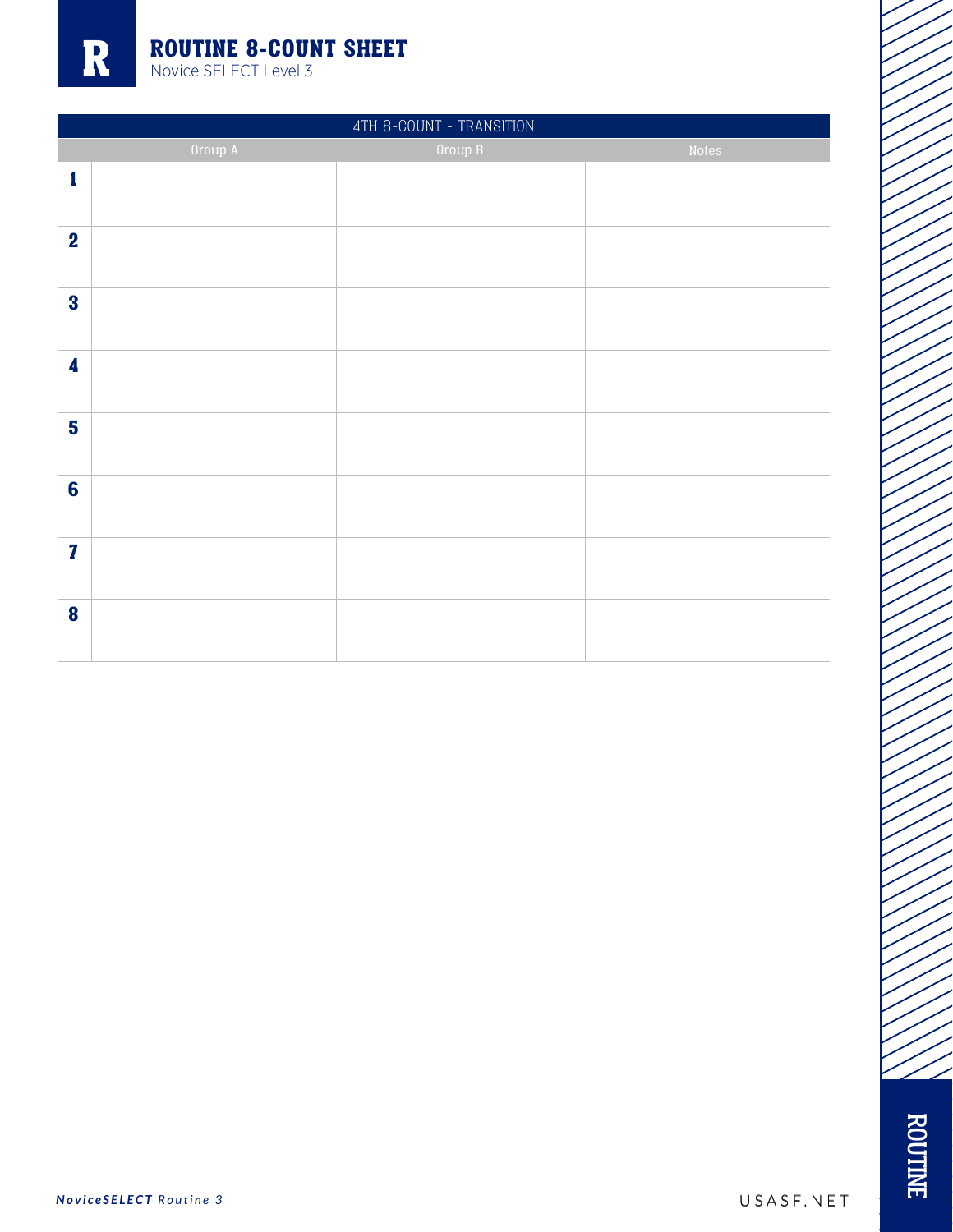|                         |              |                   | 5TH 8-COUNT - STUNT     |         |         |       |
|-------------------------|--------------|-------------------|-------------------------|---------|---------|-------|
|                         | Main<br>Base | Secondary<br>Base | Spotter                 | Group A | Group B | Notes |
| $\mathbf{1}$            |              |                   |                         |         |         |       |
| $\overline{\mathbf{2}}$ |              |                   |                         |         |         |       |
| $\bf{3}$                |              |                   |                         |         |         |       |
| $\overline{\mathbf{4}}$ |              |                   |                         |         |         |       |
| 5                       |              |                   |                         |         |         |       |
| $6\phantom{1}6$         |              |                   |                         |         |         |       |
| $\overline{\mathbf{Z}}$ |              |                   |                         |         |         |       |
| $\bf{8}$                |              |                   |                         |         |         |       |
|                         |              |                   | $6TH$ 8-COUNT - $STUNT$ |         |         |       |
| 1                       |              |                   |                         |         |         |       |
| $\overline{\mathbf{2}}$ |              |                   |                         |         |         |       |
| $\bf{3}$                |              |                   |                         |         |         |       |
| $\overline{\mathbf{4}}$ |              |                   |                         |         |         |       |
| 5                       |              |                   |                         |         |         |       |
| $6\phantom{a}$          |              |                   |                         |         |         |       |
| $\mathbf{Z}$            |              |                   |                         |         |         |       |
| $\bf{8}$                |              |                   |                         |         |         |       |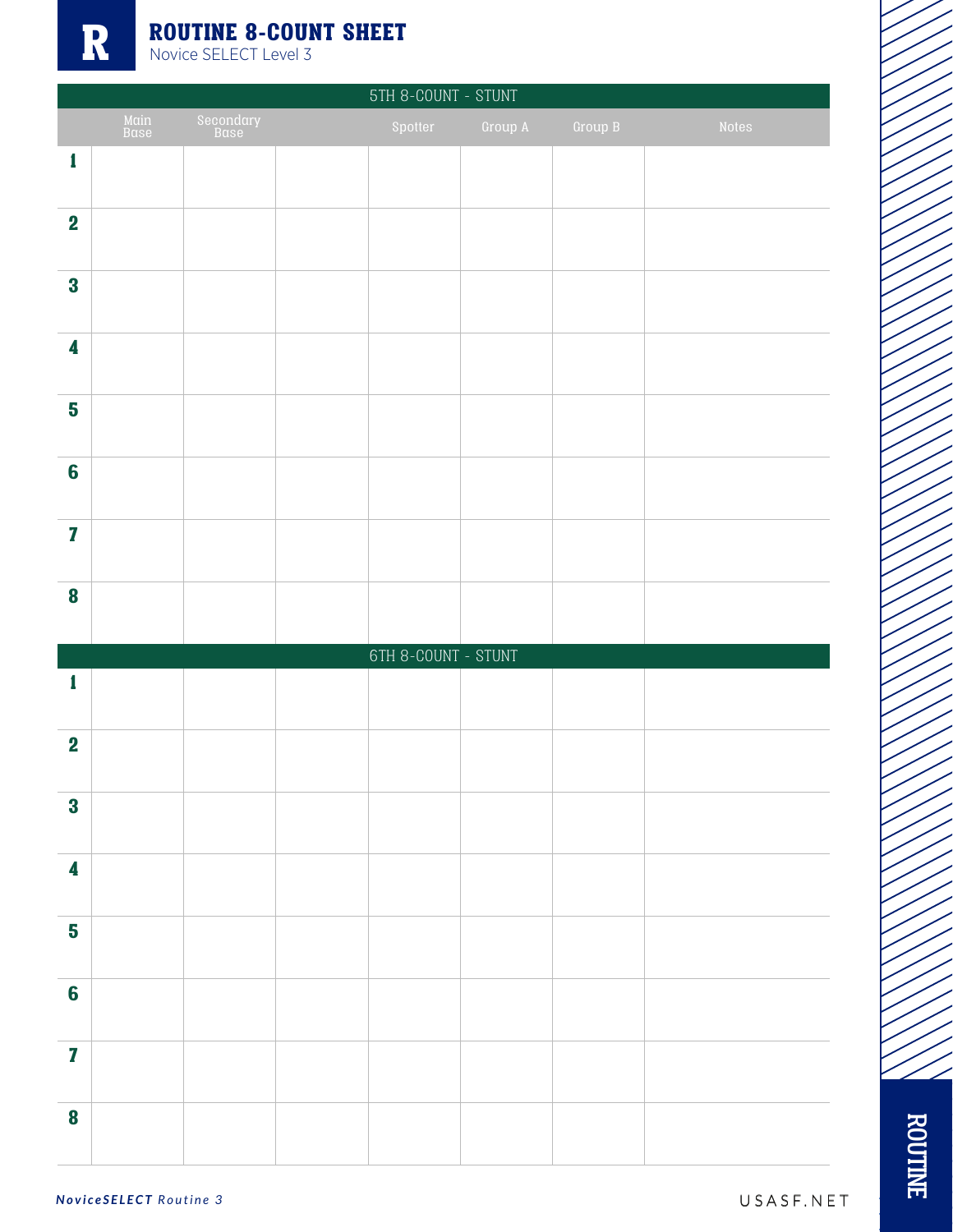R

## **ROUTINE 8-COUNT SHEET** Novice SELECT Level 3

|                         | 7TH 8-COUNT - STUNT |                   |               |                     |         |         |       |  |
|-------------------------|---------------------|-------------------|---------------|---------------------|---------|---------|-------|--|
|                         | Main<br>Base        | Secondary<br>Base | Top<br>Person | Spotter             | Group A | Group B | Notes |  |
| $\pmb{1}$               |                     |                   |               |                     |         |         |       |  |
| $\overline{\mathbf{2}}$ |                     |                   |               |                     |         |         |       |  |
| $\bf{3}$                |                     |                   |               |                     |         |         |       |  |
| 4                       |                     |                   |               |                     |         |         |       |  |
| 5                       |                     |                   |               |                     |         |         |       |  |
| $6\phantom{1}6$         |                     |                   |               |                     |         |         |       |  |
| $\overline{\mathbf{I}}$ |                     |                   |               |                     |         |         |       |  |
| $\boldsymbol{8}$        |                     |                   |               |                     |         |         |       |  |
|                         |                     |                   |               | 8TH 8-COUNT - STUNT |         |         |       |  |
| 1                       |                     |                   |               |                     |         |         |       |  |
| $\overline{\mathbf{2}}$ |                     |                   |               |                     |         |         |       |  |
| $\bf{3}$                |                     |                   |               |                     |         |         |       |  |
| $\overline{\mathbf{4}}$ |                     |                   |               |                     |         |         |       |  |
| $\overline{\mathbf{5}}$ |                     |                   |               |                     |         |         |       |  |
| $6\phantom{a}$          |                     |                   |               |                     |         |         |       |  |
| $\mathbf{Z}$            |                     |                   |               |                     |         |         |       |  |
| $\boldsymbol{8}$        |                     |                   |               |                     |         |         |       |  |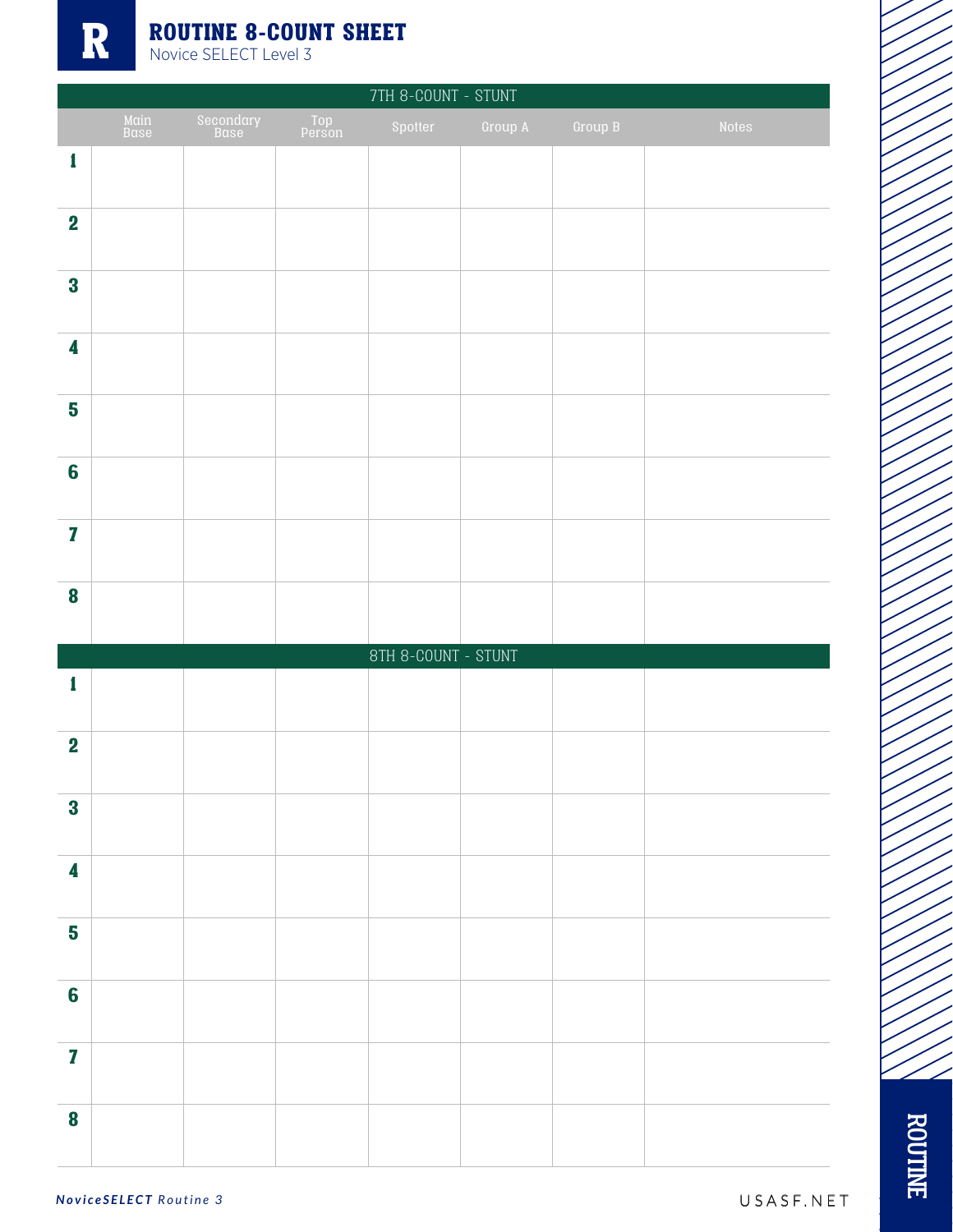|                         |              |                   |               | $9\mathrm{TH}$ 8-COUNT - $8\mathrm{T}$ |         |         |       |
|-------------------------|--------------|-------------------|---------------|----------------------------------------|---------|---------|-------|
|                         | Main<br>Base | Secondary<br>Base | Top<br>Person | Spotter                                | Group A | Group B | Notes |
| $\mathbf{1}$            |              |                   |               |                                        |         |         |       |
|                         |              |                   |               |                                        |         |         |       |
| $\overline{\mathbf{2}}$ |              |                   |               |                                        |         |         |       |
| $\bf{3}$                |              |                   |               |                                        |         |         |       |
|                         |              |                   |               |                                        |         |         |       |
| 4                       |              |                   |               |                                        |         |         |       |
| 5                       |              |                   |               |                                        |         |         |       |
|                         |              |                   |               |                                        |         |         |       |
| $6\phantom{a}$          |              |                   |               |                                        |         |         |       |
| $\mathbf{Z}$            |              |                   |               |                                        |         |         |       |
| $\bf{8}$                |              |                   |               |                                        |         |         |       |
|                         |              |                   |               |                                        |         |         |       |
|                         |              |                   |               | IOTH 8-COUNT - TRANSITION              |         |         |       |
|                         |              | Group A           |               |                                        | Group B |         | Notes |
| $\mathbf{1}$            |              |                   |               |                                        |         |         |       |
| $\mathbf 2$             |              |                   |               |                                        |         |         |       |
| $\overline{\mathbf{3}}$ |              |                   |               |                                        |         |         |       |
|                         |              |                   |               |                                        |         |         |       |
| $\overline{\mathbf{4}}$ |              |                   |               |                                        |         |         |       |
| $\overline{\mathbf{5}}$ |              |                   |               |                                        |         |         |       |
| $6\phantom{a}$          |              |                   |               |                                        |         |         |       |
|                         |              |                   |               |                                        |         |         |       |
| $\mathbf{7}$            |              |                   |               |                                        |         |         |       |
| $\bf{8}$                |              |                   |               |                                        |         |         |       |

*NoviceSELECT Routine 3* USASF.NET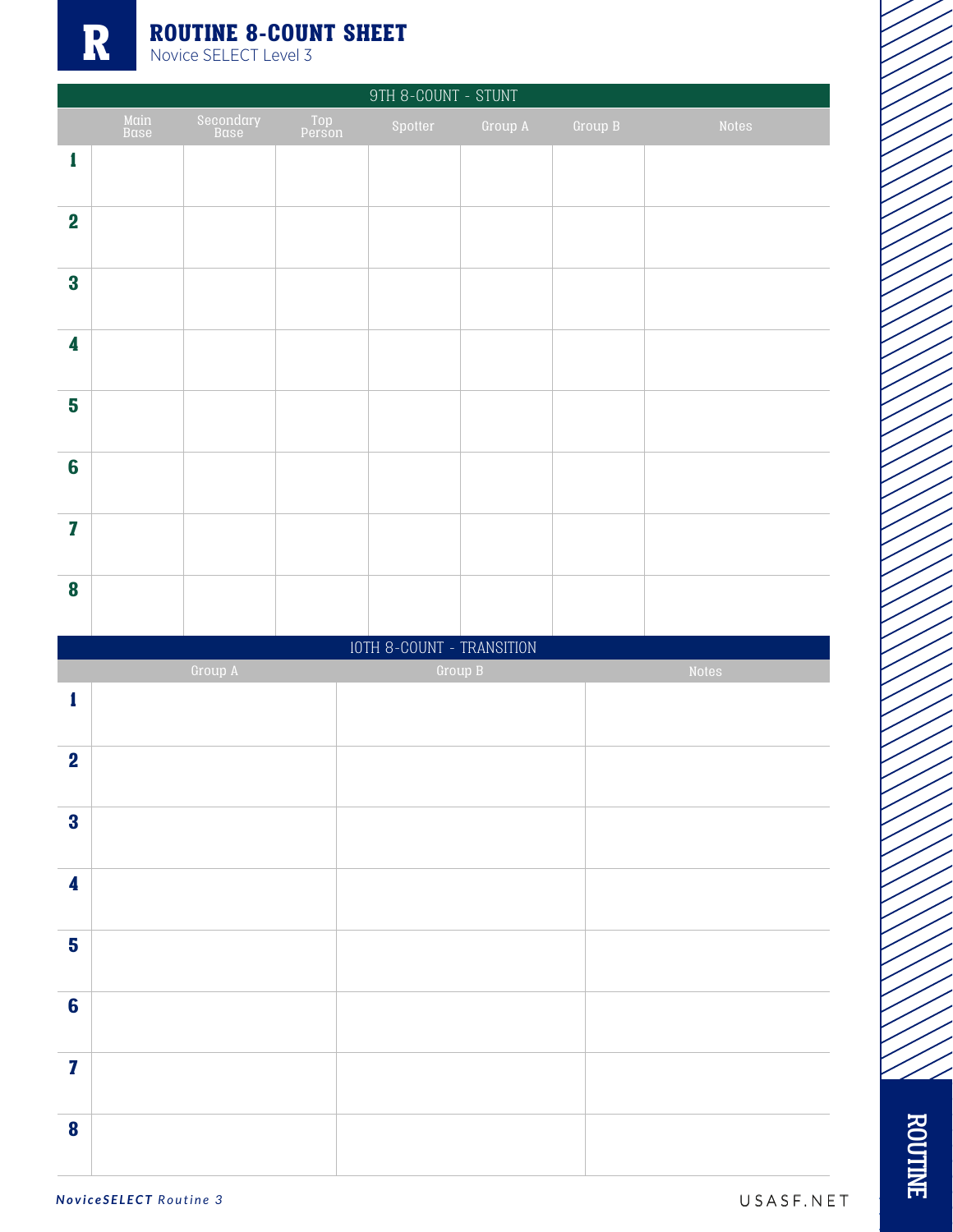|                         | IITH 8-COUNT - JUMPS AND STANDING TUMBLING |                                            |       |  |  |  |  |  |
|-------------------------|--------------------------------------------|--------------------------------------------|-------|--|--|--|--|--|
|                         | Group A                                    | Group B                                    | Notes |  |  |  |  |  |
| 1                       |                                            |                                            |       |  |  |  |  |  |
|                         |                                            |                                            |       |  |  |  |  |  |
|                         |                                            |                                            |       |  |  |  |  |  |
| $\mathbf 2$             |                                            |                                            |       |  |  |  |  |  |
|                         |                                            |                                            |       |  |  |  |  |  |
| $\overline{\mathbf{3}}$ |                                            |                                            |       |  |  |  |  |  |
|                         |                                            |                                            |       |  |  |  |  |  |
|                         |                                            |                                            |       |  |  |  |  |  |
| $\overline{\mathbf{4}}$ |                                            |                                            |       |  |  |  |  |  |
|                         |                                            |                                            |       |  |  |  |  |  |
| 5                       |                                            |                                            |       |  |  |  |  |  |
|                         |                                            |                                            |       |  |  |  |  |  |
|                         |                                            |                                            |       |  |  |  |  |  |
| $6\phantom{a}$          |                                            |                                            |       |  |  |  |  |  |
|                         |                                            |                                            |       |  |  |  |  |  |
|                         |                                            |                                            |       |  |  |  |  |  |
| $\overline{\mathbf{z}}$ |                                            |                                            |       |  |  |  |  |  |
|                         |                                            |                                            |       |  |  |  |  |  |
| $\bf{8}$                |                                            |                                            |       |  |  |  |  |  |
|                         |                                            |                                            |       |  |  |  |  |  |
|                         |                                            |                                            |       |  |  |  |  |  |
|                         |                                            |                                            |       |  |  |  |  |  |
|                         |                                            | I2TH 8-COUNT - JUMPS AND STANDING TUMBLING |       |  |  |  |  |  |
|                         | Group A                                    | Group B                                    | Notes |  |  |  |  |  |
| 1                       |                                            |                                            |       |  |  |  |  |  |
|                         |                                            |                                            |       |  |  |  |  |  |
| $\mathbf 2$             |                                            |                                            |       |  |  |  |  |  |
|                         |                                            |                                            |       |  |  |  |  |  |
|                         |                                            |                                            |       |  |  |  |  |  |
| $\bf{3}$                |                                            |                                            |       |  |  |  |  |  |
|                         |                                            |                                            |       |  |  |  |  |  |
|                         |                                            |                                            |       |  |  |  |  |  |
| $\overline{\mathbf{4}}$ |                                            |                                            |       |  |  |  |  |  |
|                         |                                            |                                            |       |  |  |  |  |  |
| 5                       |                                            |                                            |       |  |  |  |  |  |
|                         |                                            |                                            |       |  |  |  |  |  |
|                         |                                            |                                            |       |  |  |  |  |  |
| $6\phantom{a}$          |                                            |                                            |       |  |  |  |  |  |
|                         |                                            |                                            |       |  |  |  |  |  |
| $\overline{\mathbf{z}}$ |                                            |                                            |       |  |  |  |  |  |
|                         |                                            |                                            |       |  |  |  |  |  |
| 8                       |                                            |                                            |       |  |  |  |  |  |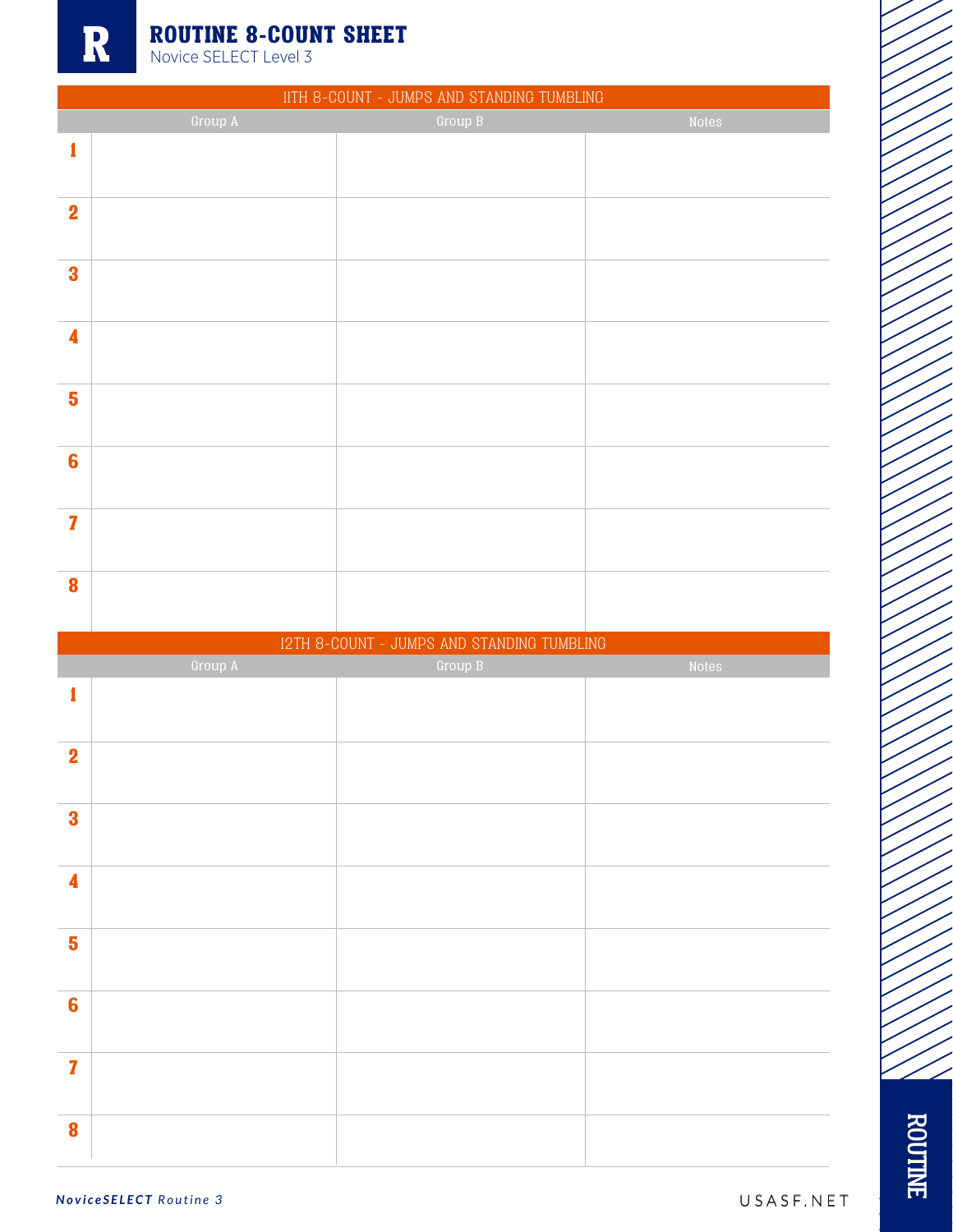|                         |         | I3TH 8-COUNT - JUMPS AND STANDING TUMBLING |       |
|-------------------------|---------|--------------------------------------------|-------|
|                         | Group A | Group B                                    | Notes |
| $\mathbf{1}$            |         |                                            |       |
|                         |         |                                            |       |
|                         |         |                                            |       |
| $\mathbf 2$             |         |                                            |       |
|                         |         |                                            |       |
| $\overline{\mathbf{3}}$ |         |                                            |       |
|                         |         |                                            |       |
|                         |         |                                            |       |
| $\overline{\mathbf{4}}$ |         |                                            |       |
|                         |         |                                            |       |
| 5                       |         |                                            |       |
|                         |         |                                            |       |
|                         |         |                                            |       |
| $6\phantom{a}$          |         |                                            |       |
|                         |         |                                            |       |
| $\overline{\mathbf{z}}$ |         |                                            |       |
|                         |         |                                            |       |
|                         |         |                                            |       |
| 8                       |         |                                            |       |
|                         |         |                                            |       |
|                         |         | $14TH$ 8-COUNT - TUMBLING                  |       |
|                         |         |                                            |       |
|                         | Group A | Group B                                    | Notes |
| 1                       |         |                                            |       |
|                         |         |                                            |       |
|                         |         |                                            |       |
| $\overline{\mathbf{2}}$ |         |                                            |       |
|                         |         |                                            |       |
| $\bf{3}$                |         |                                            |       |
|                         |         |                                            |       |
|                         |         |                                            |       |
| 4                       |         |                                            |       |
|                         |         |                                            |       |
| 5                       |         |                                            |       |
|                         |         |                                            |       |
|                         |         |                                            |       |
| $6\phantom{a}$          |         |                                            |       |
|                         |         |                                            |       |
| $\overline{\mathbf{z}}$ |         |                                            |       |
|                         |         |                                            |       |
| 8                       |         |                                            |       |

ROUTINE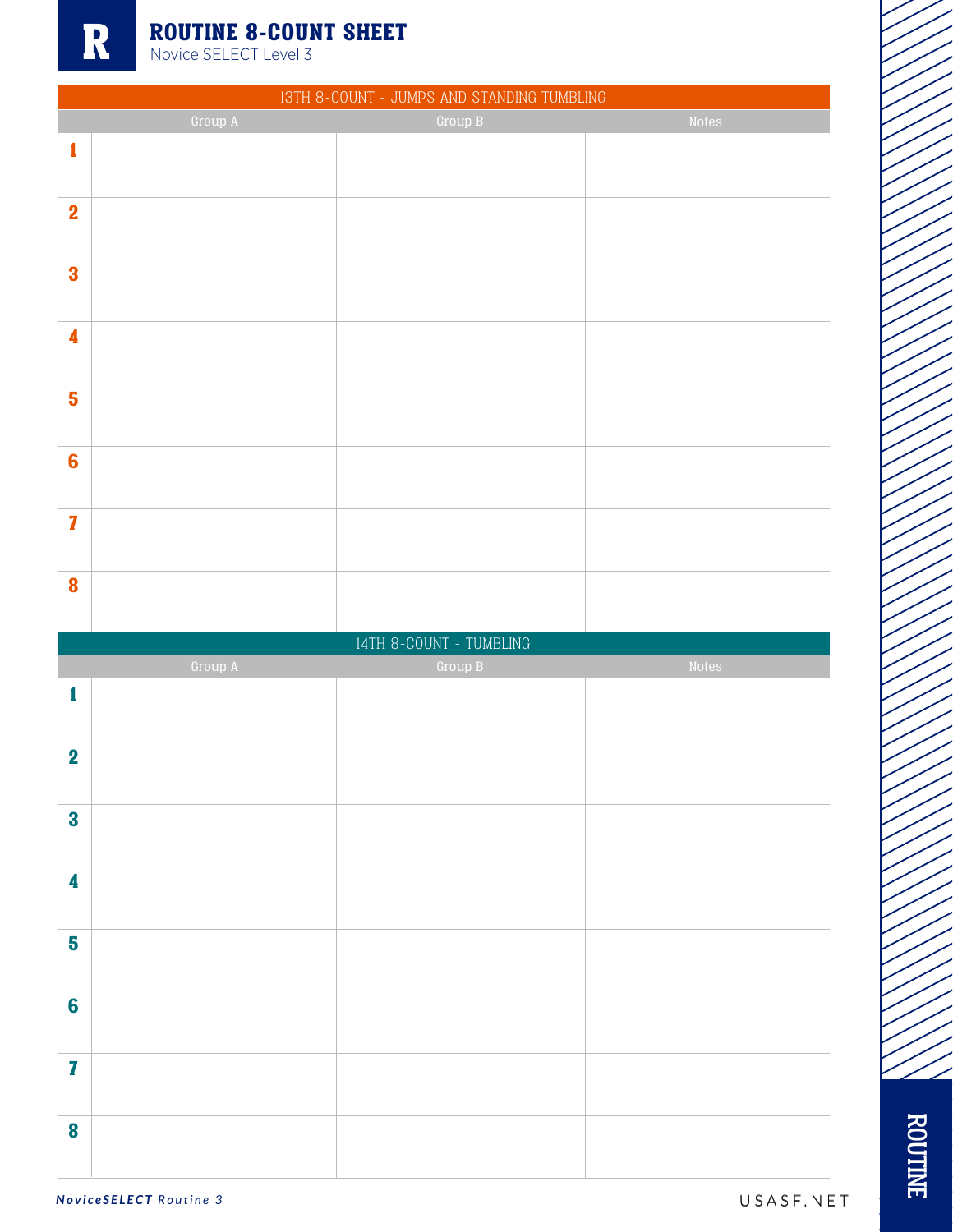|                         |         | $\operatorname{\mathsf{I5TH}}$ 8-COUNT - TUMBLING |       |
|-------------------------|---------|---------------------------------------------------|-------|
|                         | Group A | Group B                                           | Notes |
| 1                       |         |                                                   |       |
|                         |         |                                                   |       |
|                         |         |                                                   |       |
| $\mathbf 2$             |         |                                                   |       |
|                         |         |                                                   |       |
| $\bf{3}$                |         |                                                   |       |
|                         |         |                                                   |       |
|                         |         |                                                   |       |
| 4                       |         |                                                   |       |
|                         |         |                                                   |       |
|                         |         |                                                   |       |
| 5                       |         |                                                   |       |
|                         |         |                                                   |       |
| $6\phantom{a}$          |         |                                                   |       |
|                         |         |                                                   |       |
|                         |         |                                                   |       |
| $\overline{\mathbf{z}}$ |         |                                                   |       |
|                         |         |                                                   |       |
|                         |         |                                                   |       |
| 8                       |         |                                                   |       |
|                         |         |                                                   |       |
|                         |         |                                                   |       |
|                         |         | $\texttt{16TH}$ 8-COUNT - TUMBLING                |       |
|                         | Group A | Group B                                           | Notes |
| 1                       |         |                                                   |       |
|                         |         |                                                   |       |
|                         |         |                                                   |       |
| $\overline{\mathbf{2}}$ |         |                                                   |       |
|                         |         |                                                   |       |
|                         |         |                                                   |       |
| $\bf{3}$                |         |                                                   |       |
|                         |         |                                                   |       |
| 4                       |         |                                                   |       |
|                         |         |                                                   |       |
|                         |         |                                                   |       |
| 5                       |         |                                                   |       |
|                         |         |                                                   |       |
|                         |         |                                                   |       |
| $6\phantom{a}$          |         |                                                   |       |
|                         |         |                                                   |       |
| $\mathbf{Z}$            |         |                                                   |       |
|                         |         |                                                   |       |
|                         |         |                                                   |       |
| 8                       |         |                                                   |       |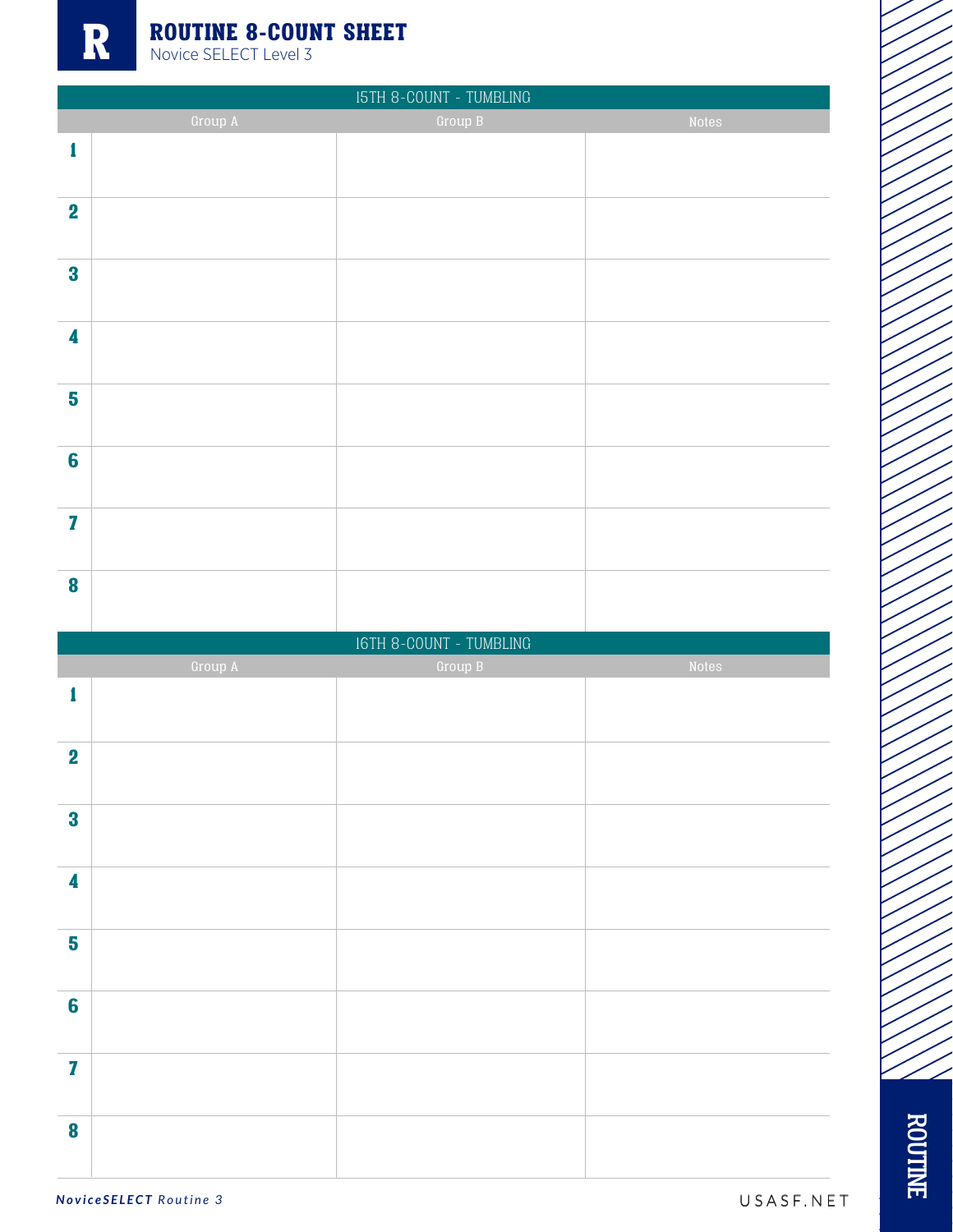

|                         |         | $\ensuremath{\mathsf{I7TH}}$ 8-COUNT - TUMBLING |       |
|-------------------------|---------|-------------------------------------------------|-------|
|                         | Group A | Group B                                         | Notes |
| $\mathbf{1}$            |         |                                                 |       |
|                         |         |                                                 |       |
|                         |         |                                                 |       |
| $\mathbf 2$             |         |                                                 |       |
|                         |         |                                                 |       |
| $\bf{3}$                |         |                                                 |       |
|                         |         |                                                 |       |
| 4                       |         |                                                 |       |
|                         |         |                                                 |       |
|                         |         |                                                 |       |
| 5                       |         |                                                 |       |
|                         |         |                                                 |       |
| $6\phantom{a}$          |         |                                                 |       |
|                         |         |                                                 |       |
|                         |         |                                                 |       |
| $\overline{\mathbf{I}}$ |         |                                                 |       |
|                         |         |                                                 |       |
| $\boldsymbol{8}$        |         |                                                 |       |
|                         |         |                                                 |       |
|                         |         |                                                 |       |
|                         |         |                                                 |       |
|                         |         | 18TH 8-COUNT - TRANSITION                       |       |
|                         | Group A | Group B                                         | Notes |
| 1                       |         |                                                 |       |
|                         |         |                                                 |       |
| $\overline{\mathbf{2}}$ |         |                                                 |       |
|                         |         |                                                 |       |
| $\bf{3}$                |         |                                                 |       |
|                         |         |                                                 |       |
|                         |         |                                                 |       |
| 4                       |         |                                                 |       |
|                         |         |                                                 |       |
| $\overline{\mathbf{5}}$ |         |                                                 |       |
|                         |         |                                                 |       |
|                         |         |                                                 |       |
| $6\phantom{a}$          |         |                                                 |       |
|                         |         |                                                 |       |
| $\mathbf{Z}$            |         |                                                 |       |
|                         |         |                                                 |       |
| $\bf{8}$                |         |                                                 |       |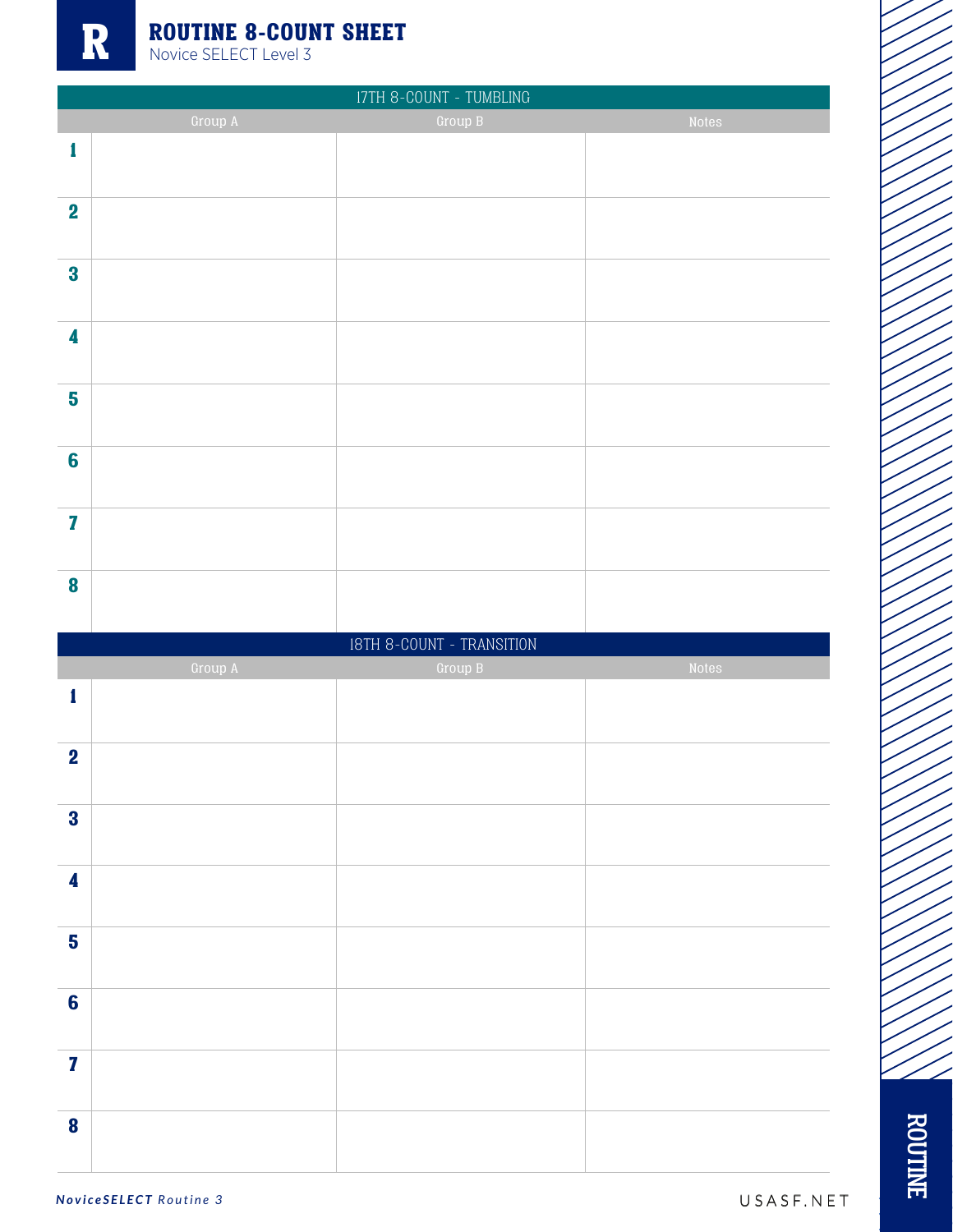|                         |              |                   |               | 19TH 8-COUNT - PYRAMID |         |         |       |
|-------------------------|--------------|-------------------|---------------|------------------------|---------|---------|-------|
|                         | Main<br>Base | Secondary<br>Base | Top<br>Person | Spotter                | Group A | Group B | Notes |
| $\mathbf{1}$            |              |                   |               |                        |         |         |       |
| $\overline{\mathbf{2}}$ |              |                   |               |                        | $\sim$  |         |       |
| $\bf{3}$                |              |                   |               |                        |         |         |       |
| $\overline{\mathbf{4}}$ |              |                   |               |                        |         |         |       |
| 5                       |              |                   |               |                        |         |         |       |
| $6\phantom{1}6$         |              |                   |               |                        |         |         |       |
| $\overline{\mathbf{I}}$ |              |                   |               |                        |         |         |       |
| $\bf{8}$                |              |                   |               |                        |         |         |       |
|                         |              |                   |               | 20TH 8-COUNT - PYRAMID |         |         |       |
| $\mathbf{1}$            |              |                   |               |                        |         |         |       |
| $\mathbf 2$             |              |                   |               |                        |         |         |       |
| $\overline{\mathbf{3}}$ |              |                   |               |                        |         |         |       |
| $\overline{\mathbf{4}}$ |              |                   |               |                        |         |         |       |
| $\overline{\mathbf{5}}$ |              |                   |               |                        |         |         |       |
| $6\phantom{a}$          |              |                   |               |                        |         |         |       |
| $\mathbf{Z}$            |              |                   |               |                        |         |         |       |
| $\bf{8}$                |              |                   |               |                        |         |         |       |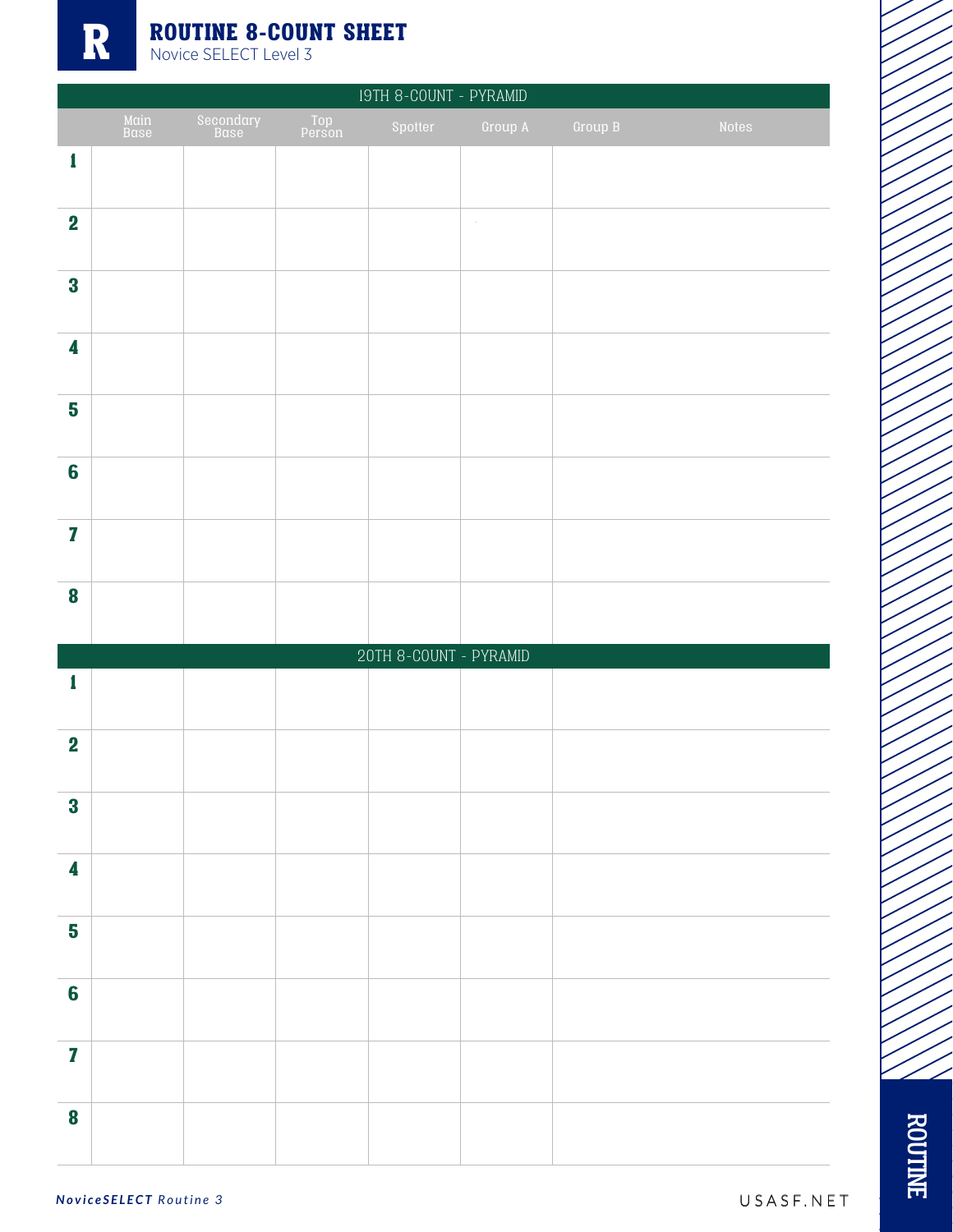

| 2IST 8-COUNT - PYRAMID  |              |                   |               |                        |         |         |       |
|-------------------------|--------------|-------------------|---------------|------------------------|---------|---------|-------|
|                         | Main<br>Base | Secondary<br>Base | Top<br>Person | Spotter                | Group A | Group B | Notes |
| $\mathbf{1}$            |              |                   |               |                        |         |         |       |
| $\overline{\mathbf{2}}$ |              |                   |               |                        |         |         |       |
| $\bf{3}$                |              |                   |               |                        |         |         |       |
| $\overline{\mathbf{4}}$ |              |                   |               |                        |         |         |       |
| 5                       |              |                   |               |                        |         |         |       |
| $6\phantom{a}$          |              |                   |               |                        |         |         |       |
| $\overline{\mathbf{Z}}$ |              |                   |               |                        |         |         |       |
| $\bf{8}$                |              |                   |               |                        |         |         |       |
|                         |              |                   |               | 22ND 8-COUNT - PYRAMID |         |         |       |
| 1                       |              |                   |               |                        |         |         |       |
| $\mathbf 2$             |              |                   |               |                        |         |         |       |
| $\bf{3}$                |              |                   |               |                        |         |         |       |
| $\overline{\mathbf{4}}$ |              |                   |               |                        |         |         |       |
| 5                       |              |                   |               |                        |         |         |       |
| $6\phantom{a}$          |              |                   |               |                        |         |         |       |
| $\mathbf{Z}$            |              |                   |               |                        |         |         |       |
| $\bf{8}$                |              |                   |               |                        |         |         |       |

ROUTINE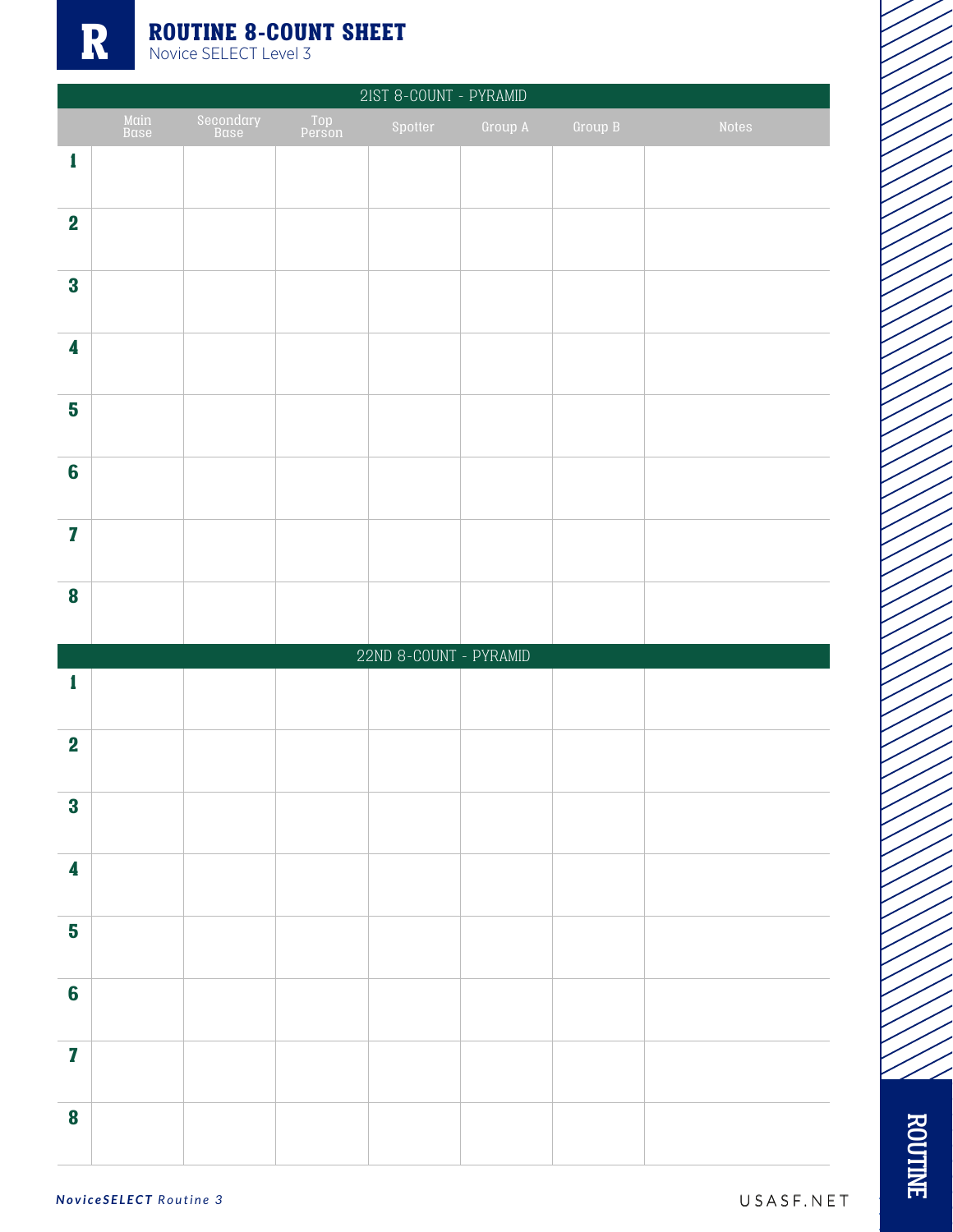

| 23RD 8-COUNT - PYRAMID  |              |                   |               |                        |         |         |       |
|-------------------------|--------------|-------------------|---------------|------------------------|---------|---------|-------|
|                         | Main<br>Base | Secondary<br>Base | Top<br>Person | Spotter                | Group A | Group B | Notes |
| $\mathbf{1}$            |              |                   |               |                        |         |         |       |
| $\overline{\mathbf{2}}$ |              |                   |               |                        | $\sim$  |         |       |
| $\bf{3}$                |              |                   |               |                        |         |         |       |
| $\overline{\mathbf{4}}$ |              |                   |               |                        |         |         |       |
| 5                       |              |                   |               |                        |         |         |       |
| $6\phantom{a}$          |              |                   |               |                        |         |         |       |
| $\overline{\mathbf{z}}$ |              |                   |               |                        |         |         |       |
| $\bf{8}$                |              |                   |               |                        |         |         |       |
|                         |              |                   |               | 24TH 8-COUNT - PYRAMID |         |         |       |
| $\mathbf{1}$            |              |                   |               |                        |         |         |       |
| $\mathbf 2$             |              |                   |               |                        |         |         |       |
| $\bf{3}$                |              |                   |               |                        |         |         |       |
| $\overline{\mathbf{4}}$ |              |                   |               |                        |         |         |       |
| 5                       |              |                   |               |                        |         |         |       |
| $6\phantom{a}$          |              |                   |               |                        |         |         |       |
| $\mathbf{Z}$            |              |                   |               |                        |         |         |       |
| $\boldsymbol{8}$        |              |                   |               |                        |         |         |       |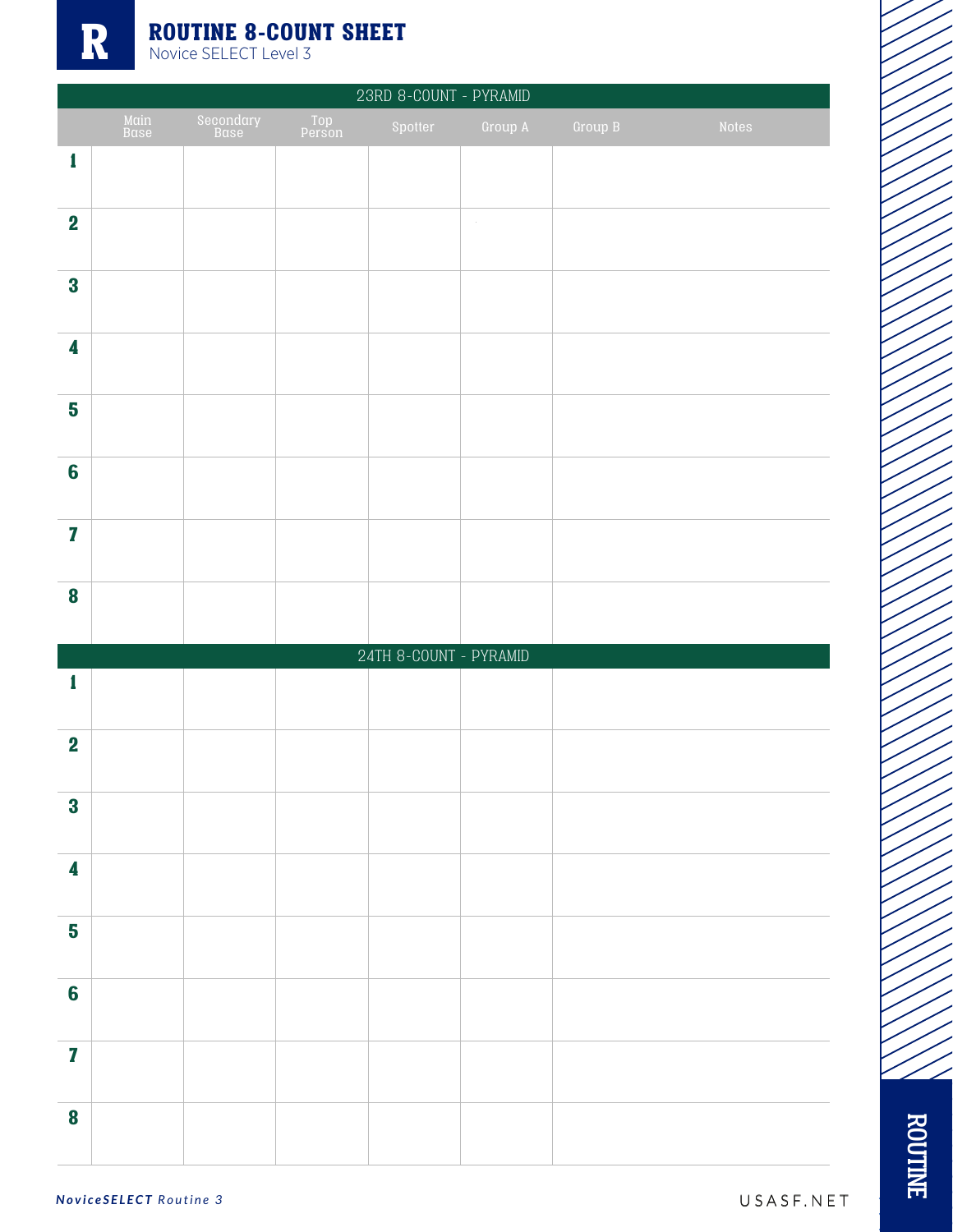| 25TH 8-COUNT - TRANSITION |         |                                 |       |  |  |  |
|---------------------------|---------|---------------------------------|-------|--|--|--|
|                           | Group A | Group B                         | Notes |  |  |  |
| $\mathbf{1}$              |         |                                 |       |  |  |  |
|                           |         |                                 |       |  |  |  |
| $\boldsymbol{2}$          |         |                                 |       |  |  |  |
|                           |         |                                 |       |  |  |  |
| $\bf{3}$                  |         |                                 |       |  |  |  |
|                           |         |                                 |       |  |  |  |
| 4                         |         |                                 |       |  |  |  |
| 5                         |         |                                 |       |  |  |  |
|                           |         |                                 |       |  |  |  |
| $6\phantom{1}6$           |         |                                 |       |  |  |  |
|                           |         |                                 |       |  |  |  |
| $\overline{\mathbf{z}}$   |         |                                 |       |  |  |  |
|                           |         |                                 |       |  |  |  |
| $\bf{8}$                  |         |                                 |       |  |  |  |
|                           |         |                                 |       |  |  |  |
|                           |         |                                 |       |  |  |  |
|                           |         | $26\mathrm{TH}$ 8-COUNT - DANCE |       |  |  |  |
|                           | Group A | Group B                         | Notes |  |  |  |
| 1                         |         |                                 |       |  |  |  |
|                           |         |                                 |       |  |  |  |
| $\overline{\mathbf{2}}$   |         |                                 |       |  |  |  |
|                           |         |                                 |       |  |  |  |
| $\bf{3}$                  |         |                                 |       |  |  |  |
|                           |         |                                 |       |  |  |  |
| $\boldsymbol{4}$          |         |                                 |       |  |  |  |
|                           |         |                                 |       |  |  |  |
| 5                         |         |                                 |       |  |  |  |
| $6\phantom{1}6$           |         |                                 |       |  |  |  |
|                           |         |                                 |       |  |  |  |
| $\mathbf{7}$              |         |                                 |       |  |  |  |
|                           |         |                                 |       |  |  |  |
| 8                         |         |                                 |       |  |  |  |

ROUTINE